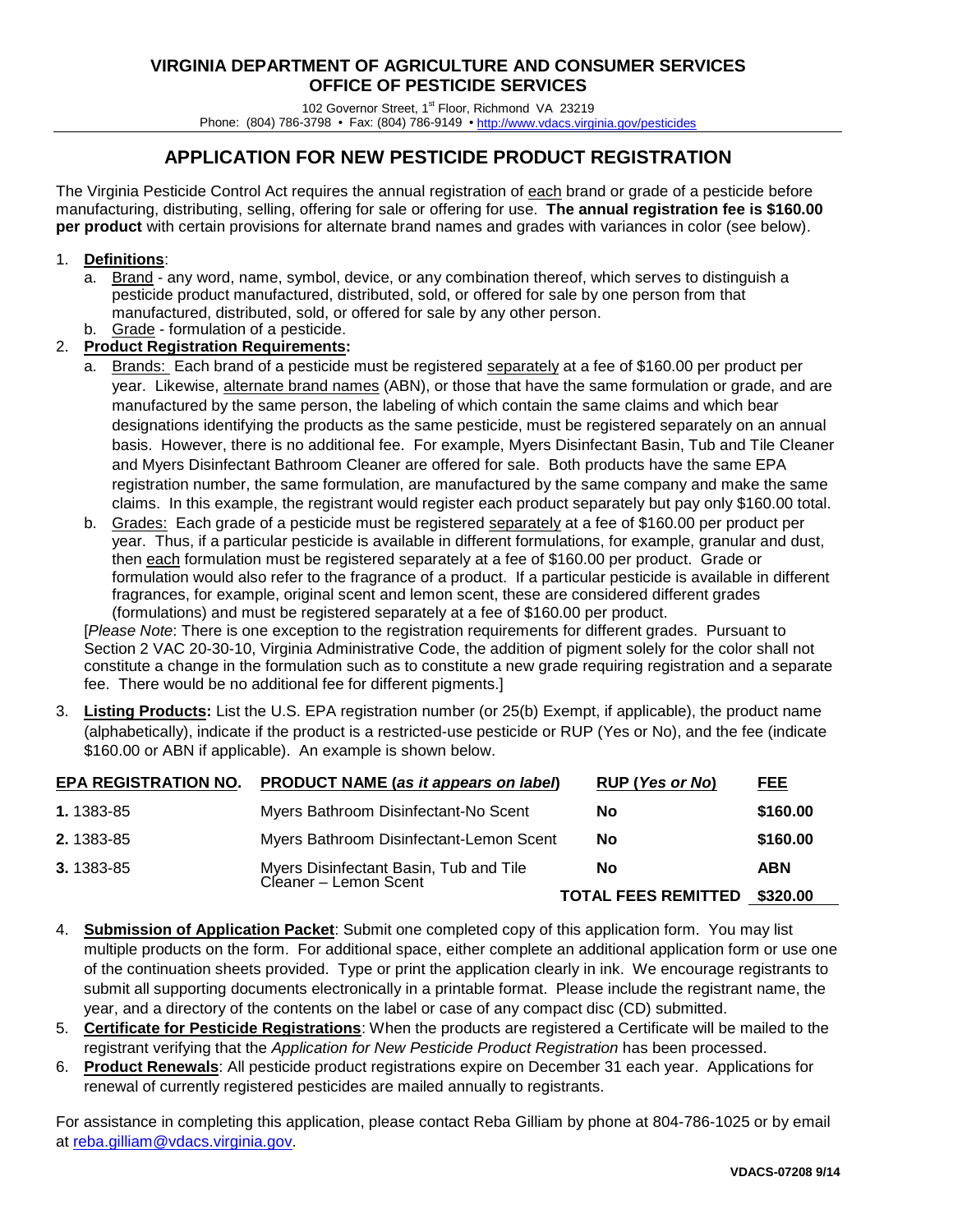102 Governor Street, 1st Floor, Richmond VA 23219 Phone: (804) 786-3798 • Fax: (804) 786-9149 [• http://www.vdacs.virginia.gov/pesticides](http://www.vdacs.virginia.gov/pesticides)

### **APPLICATION FOR NEW PESTICIDE PRODUCT REGISTRATION**

Please complete this form in its entirety. *Attach one label and one material safety data sheet for each brand or grade listed. The annual registration fee is \$160.00 for each brand or grade listed.* Return the completed application, attachments and check payable to the "Treasurer of Virginia" to:

> Virginia Department of Agriculture and Consumer Services P. O. Box 526 Richmond, VA 23218-0526

#### **PART 1: TYPE OR PRINT THE FOLLOWING INFORMATION:**

| A. Registration Submitted By:         |  |                                                                                                                       |                                                                                                                   |
|---------------------------------------|--|-----------------------------------------------------------------------------------------------------------------------|-------------------------------------------------------------------------------------------------------------------|
| Firm Name:                            |  |                                                                                                                       |                                                                                                                   |
| <b>Contact Person:</b>                |  |                                                                                                                       |                                                                                                                   |
| Address:                              |  |                                                                                                                       |                                                                                                                   |
| City, State, Zip:                     |  |                                                                                                                       |                                                                                                                   |
| Phone:                                |  | <b>Extension:</b>                                                                                                     |                                                                                                                   |
| <b>Federal Identification Number:</b> |  |                                                                                                                       |                                                                                                                   |
|                                       |  | B. Company Appearing On Label (if different than registrant):                                                         |                                                                                                                   |
| Firm Name:                            |  |                                                                                                                       |                                                                                                                   |
| Contact Person:                       |  |                                                                                                                       |                                                                                                                   |
| Address:                              |  |                                                                                                                       |                                                                                                                   |
| City, State, Zip:                     |  |                                                                                                                       |                                                                                                                   |
| Phone:                                |  | <b>Extension:</b>                                                                                                     |                                                                                                                   |
|                                       |  | <b>PART 2: LIST EACH BRAND OR GRADE OF PRODUCT TO BE REGISTERED:</b>                                                  |                                                                                                                   |
|                                       |  | made for REGISTRATION of the PESTICIDE PRODUCTS listed below.                                                         | In accordance with the Virginia Pesticide Control Act, and regulations adopted there under, application is hereby |
| <b>EPA REGISTRATION NO.</b>           |  | <b>PRODUCT NAME (as it appears on label)</b>                                                                          | RUP (Yes or No) FEE                                                                                               |
| 1.                                    |  |                                                                                                                       |                                                                                                                   |
| 2.                                    |  | <u> 1989 - Johann Barn, mars ann an t-Amhainn an t-Amhainn an t-Amhainn an t-Amhainn an t-Amhainn an t-Amhainn an</u> |                                                                                                                   |
| 3.                                    |  |                                                                                                                       |                                                                                                                   |
| 4.                                    |  |                                                                                                                       |                                                                                                                   |
|                                       |  |                                                                                                                       | TOTAL FEES REMITTED (Page 1) \$                                                                                   |
| <b>Signature of Registrant</b>        |  | Title                                                                                                                 | <b>Date</b>                                                                                                       |
| FOR DEPARTMENT USE ONLY               |  |                                                                                                                       |                                                                                                                   |
| Date Approved:                        |  |                                                                                                                       | Date Keyed: The Reved By: The Registrant #                                                                        |
| <b>VDACS ACCT. 758-09-02631</b>       |  |                                                                                                                       | VDACS-07208 (1) 9/14                                                                                              |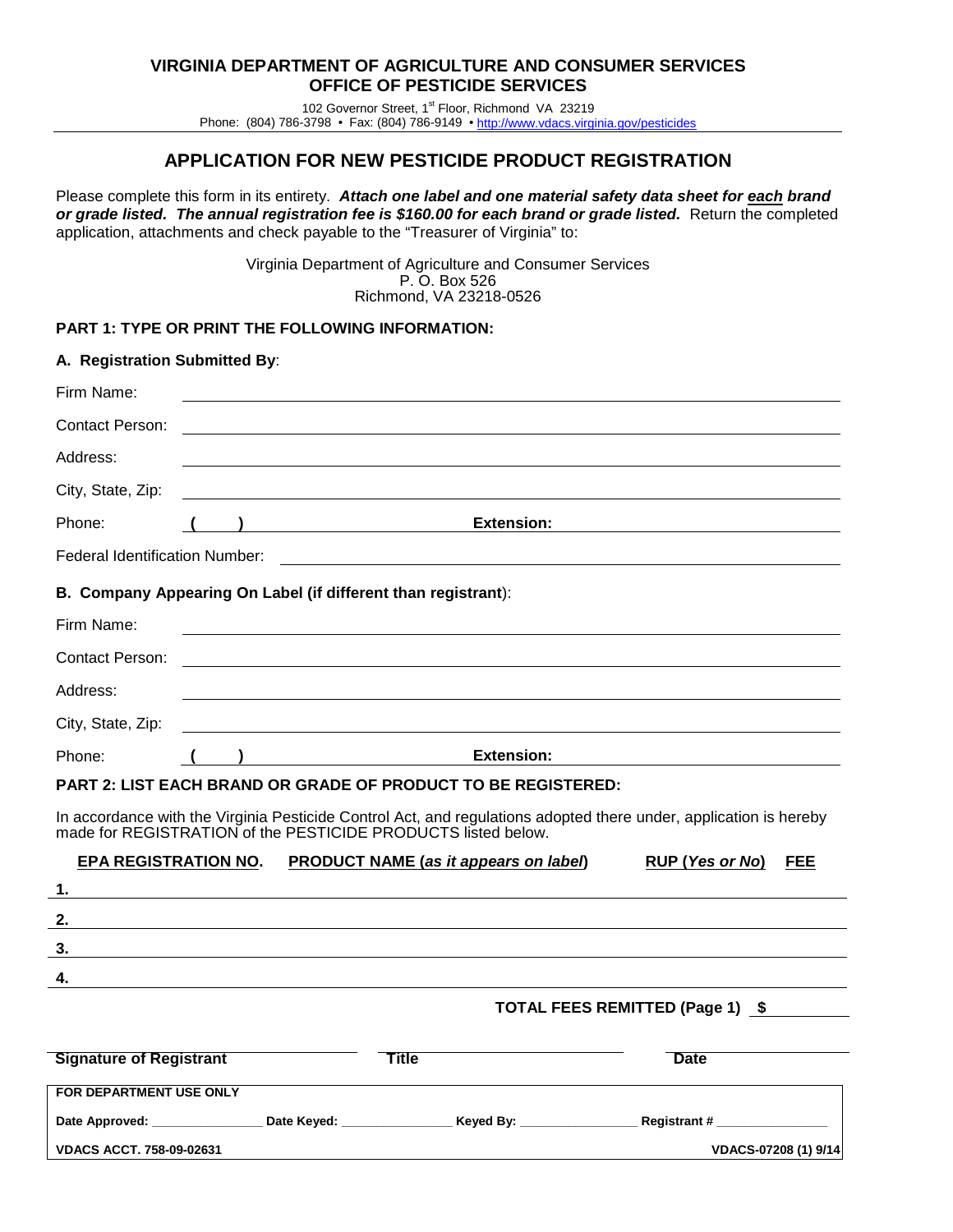102 Governor Street, 1st Floor, Richmond VA 23219 Phone: (804) 786-3798 • Fax: (804) 786-9149 [• http://www.vdacs.virginia.gov/pesticides](http://www.vdacs.virginia.gov/pesticides)

### **APPLICATION FOR NEW PESTICIDE PRODUCT REGISTRATION ----Continuation Sheet-Page 2----**

#### **PART 1: TYPE OR PRINT THE FOLLOWING INFORMATION:**

#### **A. Registration Submitted By**:

Firm Name:

#### **B. Company Appearing On Label (if different than registrant**):

Firm Name:

#### **PART 2: LIST EACH BRAND OR GRADE OF PRODUCT TO BE REGISTERED:**

In accordance with the Virginia Pesticide Control Act, and regulations adopted there under, application is hereby made for REGISTRATION of the PESTICIDE PRODUCTS listed below.

## **EPA REGISTRATION NO. PRODUCT NAME (***as it appears on label***) RUP (***Yes or No***) FEE**

| $\overline{\phantom{a}}$ |  |  |  |
|--------------------------|--|--|--|
| 6.                       |  |  |  |
| $\frac{7}{1}$            |  |  |  |
| 8.                       |  |  |  |
| 9.                       |  |  |  |
| 10.                      |  |  |  |
| 11.                      |  |  |  |
| $12.$                    |  |  |  |
| 13.                      |  |  |  |
| 14.                      |  |  |  |
| 15.                      |  |  |  |
| 16.                      |  |  |  |
| 17.                      |  |  |  |
| 18.                      |  |  |  |
| 19.                      |  |  |  |
| 20.                      |  |  |  |
|                          |  |  |  |

**Fees Page 1 \$**

**Fees Page 2 \$**

### **TOTAL FEES REMITTED (Pg. 1 + Pg. 2) \$**

| <b>Signature of Registrant</b>  |             | ™itle     | Date                               |
|---------------------------------|-------------|-----------|------------------------------------|
| <b>FOR DEPARTMENT USE ONLY</b>  |             |           |                                    |
| Date Approved:                  | Date Keyed: | Keyed By: | <b>Registrant #</b>                |
| <b>VDACS ACCT, 758-09-02631</b> |             |           | VDACS-07208-(2) Continuation 09/14 |